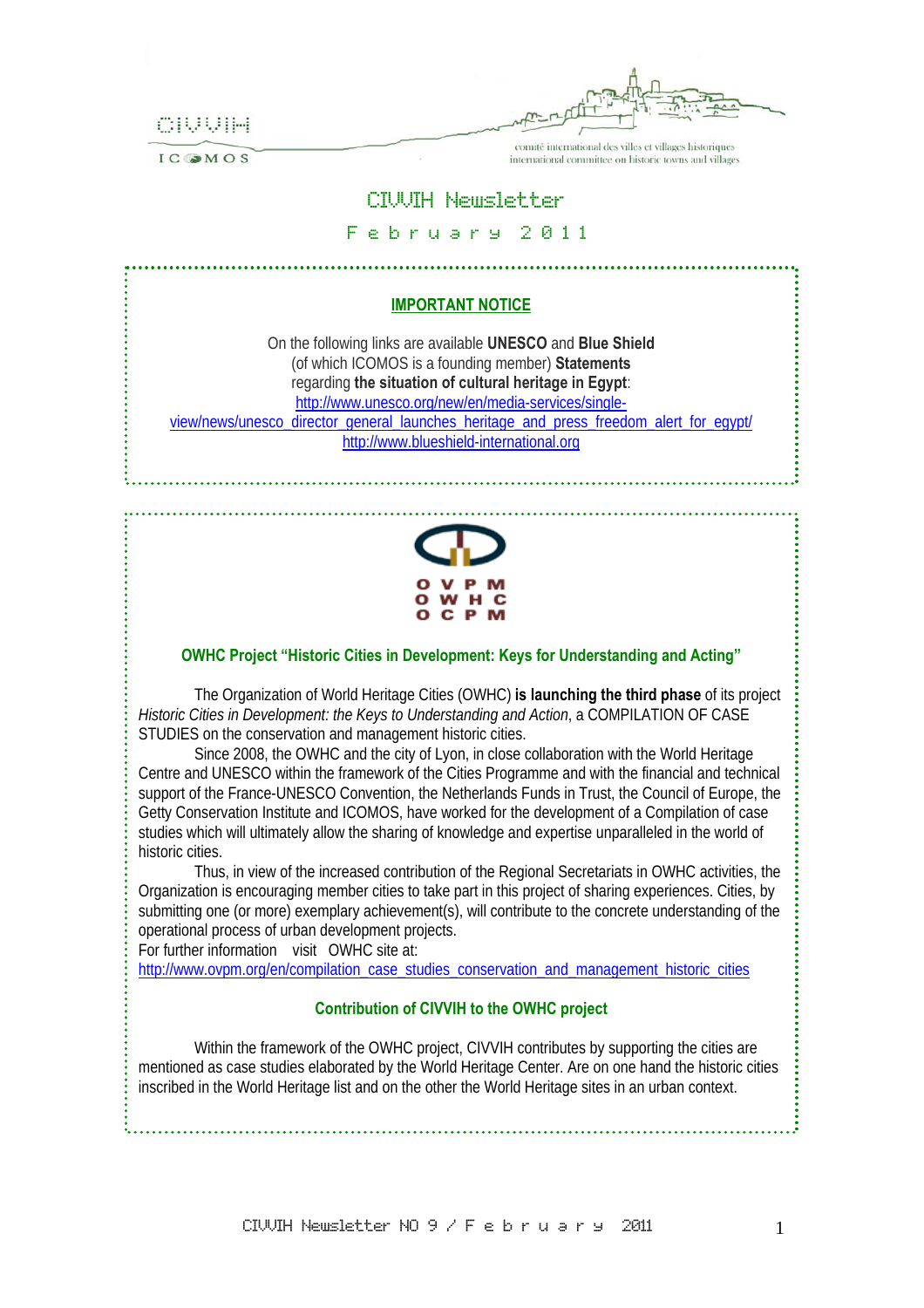# **The Jean-Paul-L'Allier Prize for Heritage-Edition 2011**

The OWHC is proud to present the members of the jury of the 2<sup>nd</sup> edition of the Jean-Paul-L'Allier Prize for Heritage. These members are:

- Ms. Bénédicte Selfslagh, Secretary General of ICOMOS
- Mr. Ron van Oers, Responsible for the World Heritage City Program of UNESCO
- Ms. Régina Wiala-Zimm, Executive Chief of International Relations for the City of Vienna, a city that is a member of the Board of Directors of the OWHC
- Mr. Bruno Delas, Project Manager at the Lyon mayoralty, another city that is a member of the Board of Directors of the OWHC
- Mr. Denis Ricard, Secretary General of the OWHC. The City that will be the recipient of this prestigious international prize will be honored at

the opening ceremony of the OWHC World Congress that will be held in Sintra, Portugal, from November 22 to 25, 2011.

 The cities' candidacies must be filed with the OWHC **not later than August 31, 2011**. For any additional information, we invite you to visit the OWHC Web Site (www.ovpm.org) or to contact the coordinator of the Jean-Paul-L'Allier Prize for Heritage, Ms. Chantale Émond (cemond@ovpm.org).

# **1. CIVVIH COMMITTEE ANNOUNCEMENTS**

# CIVVIH ANNUAL MEETING 2011

 The CIVVIH annual meeting will be held on **December 2, 2011 in Paris**. Following the decision of the board meeting will be a statutory part and a thematic section. The number of participants is estimated to be approximately 30 people.

# International Symposium on Social and Economic Development in Old Cities

# Damascus (Syria), 26-28 April 2011

The ICOMOS International Scientific Committee on Historic Towns and Villages (CIVVIH) is organising an International Symposium jointly with the European and Syrian Program for Decentralisation and Local Development (MAM II).

This Symposium will present examples of projects and practices contributing to Old Cities Sustainable Social and Economic Development in Syria and in different parts of the world. This is a rare opportunity for professionals and academic from Syria, Arabic, European and other countries to share their experiences and concerns.

It will be held from 26 to 28 April 2011 in Damascus (Syria) and will include working sessions and a field visit to the Old City of Damascus. The sessions will be held in a XIXth century villa built by the emir Abdelkader of Algeria. Working languages will be Arabic, English and French with simultaneous translation. A to the Historic City of Aleppo on 29 and 30 April will be additionally proposed by MAM to International participants, according to conditions to be specified later.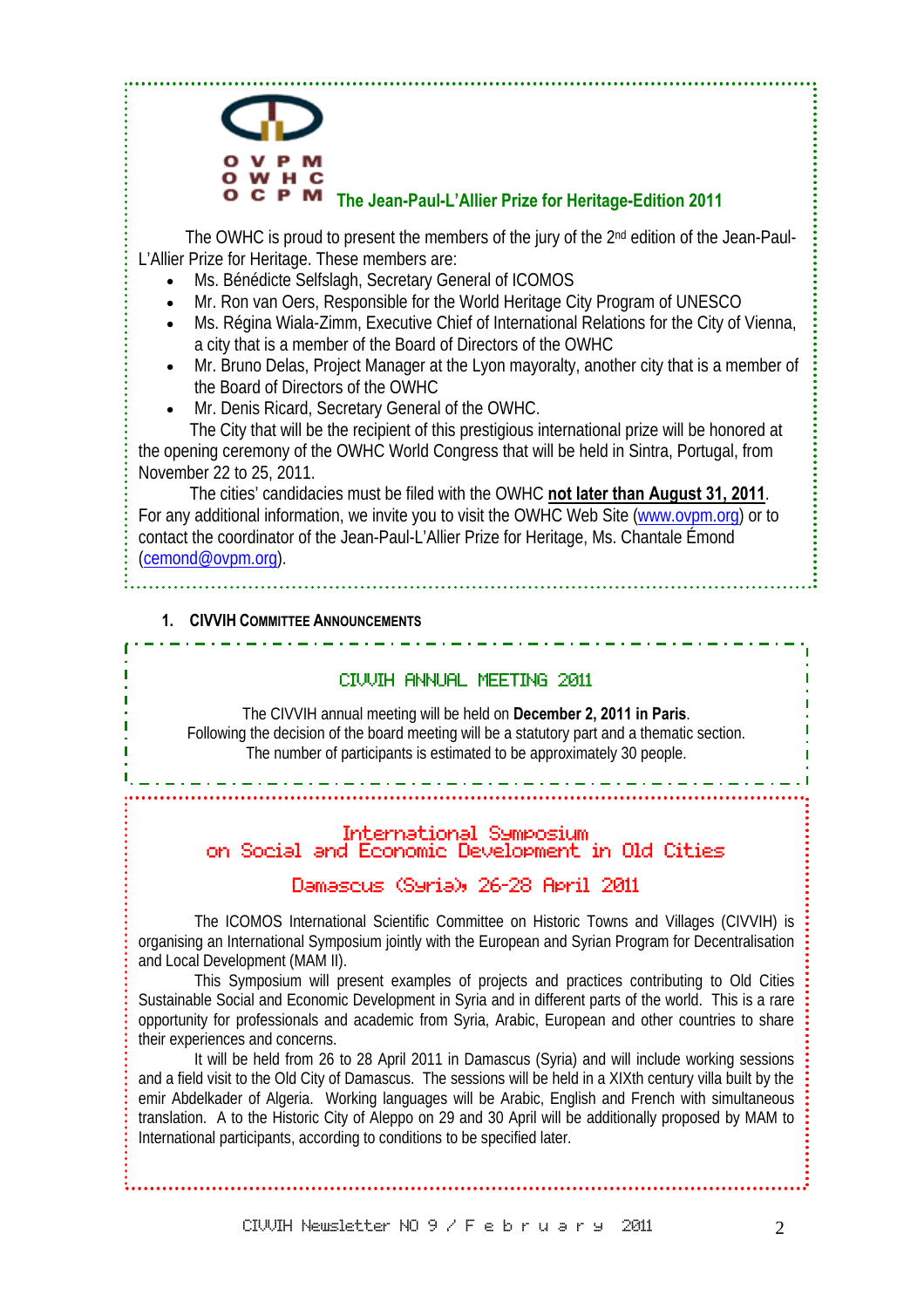CIVVIH acting President is Professor Sofia Avgerinou-Kolonias (Greece) and MAM Programme Director is Eng. Kinda Muhanna (Syria). CIVVIH Scientific Committee include Dr. Samir Abdulac (France), Dr. George Zouain (Lebanon) and Dr. Pierre Laconte (Belgium).

#### **Registration:**

Registration to the Symposium requests from CIVVIH members and from other international participants are to be addressed rapidly and **before 30 March** to the President of CIVVIH, in order to receive an invitation. Please add a recent CV, mention your full whereabouts, specify if you wish to present a paper and indicate the expected dates of your stay. Paper proposals should be sent directly to the Scientific Committee.

#### **Other information:**

Further announcements will soon include a Call for papers, information about lodging in Damascus and the participation to Aleppo visit. Registration is free. Hotel reservations through MAM may probably be available to a limited number of participants only. It is advised to get information about visa requirements from Syrian Arab Republic embassies as early as possible.

**MAM and organisation in Syria: Eng. Kinda Muhanna**: muhanna.kinda@gmail.com, +963 11 313 29 88 **CIVVIH and Registrations: Prof. Sofia Avgerinou-Kolonias**: skolonia@arch.ntua.gr, +30 210 772 38 13 **CIVVIH Scientific Committee: Dr Samir Abdulac**: abdulac.sa@gmail.com, +33 1 43 06 96 54

> Websites of the two Symposium Partners: *http://civvih.icomos.or*g and *http://www.mam-sy.org*

# **CALL FOR PAPERS**

#### **Theme:**

Today, old cities are sometimes just neighbourhoods inserted in much wider modern metropolises. This is however where is concentrated architectural cultural heritage and is to be found a deep feeling of identity. Interventions for old cities conservation are much more difficult than the restoration of individual historical monuments, not only because of the quantity of physical structures to be restored or rehabilitated, but mainly because cities are living organisms, with a complexity of human and functional, social and economical aspects.

A diversified population that is sometime fragile, often ill known inhabits Old Cities. Many trades, sometime traditional, often small-scaled, are practised there. Cultural Heritage within is not built only. It may encompass crafts, art works and may be intangible. All this complexity contributes to the charm of Old Cities. However, mighty processes are at work to turn them into monofonctional areas: slum or gentrified, tourist or commercial neighbourhoods, museum towns, etc.

Social Development and equity imply to keep local communities into places, to preserve their balance and diversity, to improve their housing, their neighbourhood, their environment, their services and public facilities. Their information, their participation, their dynamics and their possible investment abilities are to be enhanced.

Economic Development implies the safeguard of non-harmful activities. An excessive pressure from tourist and commercial activities is to be avoided. Crafts and knowledge activities are to be encouraged. The conservation of heritage should support energy saving, promote local jobs and regenerate some construction processes.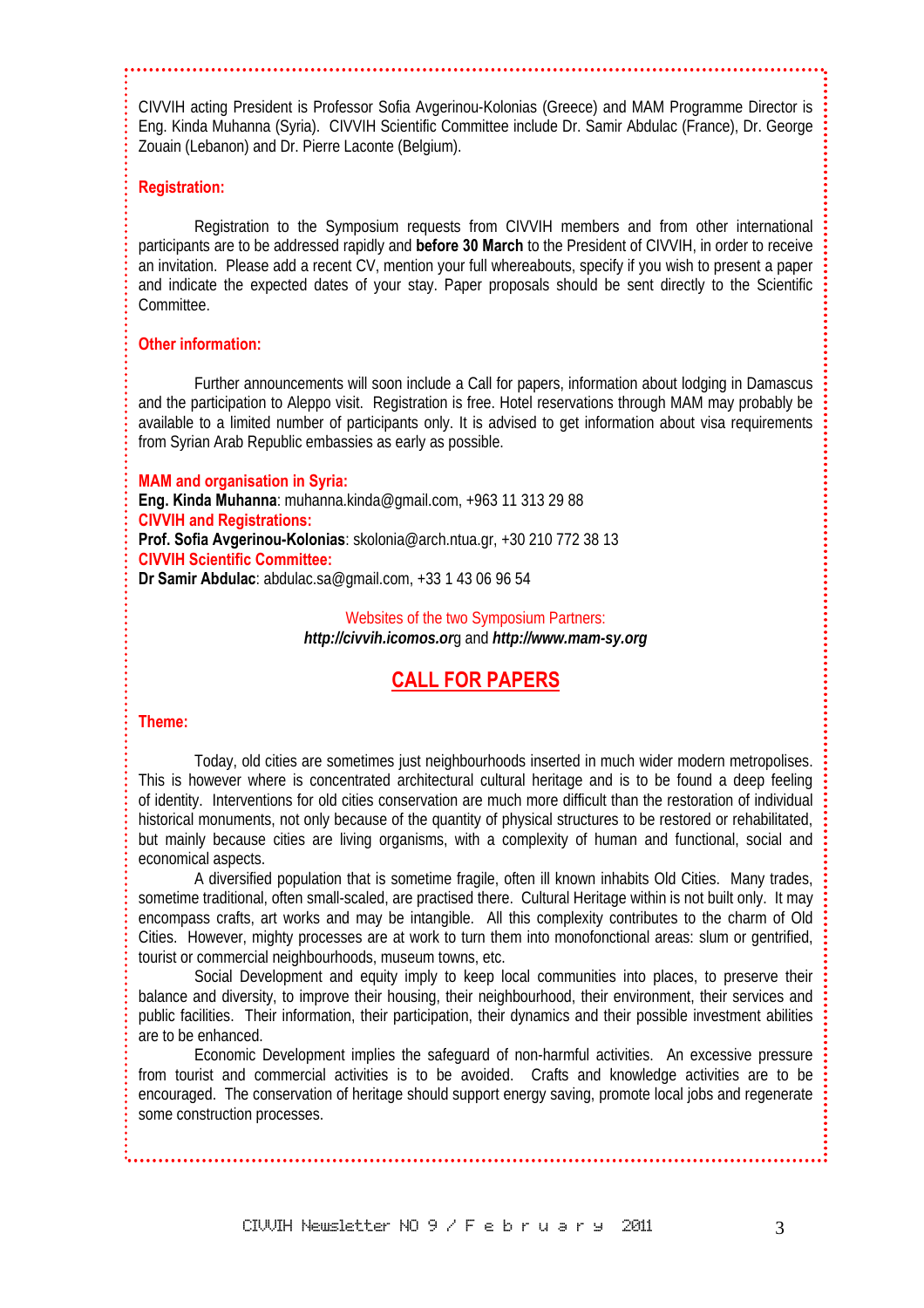There are probably no ready-made solutions, but we do know that the Social and Economic Development of Old Cities relies on revitalisation as well as on conservation and that its implementation has often to be comprehensive and always sustainable. The safeguard of Old Cities may include series of successive projects that ensure its visibility and credibility for the population. As a whole they do however generally participate in a long-term process and a strategy where the roles of public and private stakeholders should be complementary and harmonious.

#### **Papers:**

Presented communications should deal with Old City Social or Economic aspects (or both). This may include examples of good practices or presentations of case studies at different scales. They could be comprehensive or just focus on raising the awareness of the public or the training of craftsmen for example. They should however indicate the policy, strategy, regulation, institutional and/or budget framework that make them possible. The Symposium papers will be published by MAM II as CD-Rom and presented on the CIVVIH website.

#### **Timetable:**

CIVVIH members and international participants wishing to submit a paper should write a concise half page summary (1,500 signs) mentioning the title, in English or in French, with a brief 5 lines curriculum vitae. They should send it to the Scientific Committee (at abdulac.sa@gmail.com) **on no later than 10 March 2011**. The Scientific Committee will answer before 20 March. A final version of 3 to 6 pages with illustrations should be sent no later than 12 April.

#### **2. ACTIVITIES BY CIVVIH MEMBERS**

**[inew]** CIVVIH member **Prof. Olga Sevan** acts as sientific curator for the exhibition having as subject : The historical monuments from the book "Buildings in Wood". The duration of the exhibition will be from February 22 to March 21, 2011.

**[new]** CIVVIH member **Prof. Danuta Kłosek-Kozłowska** is active participating in the following conference:

#### **ICOMOS Poland and its Commission for The Protection of City Heritage invite to participate in the international conference**

#### **THE LIFE QUALITY IN CITY CENTRES – CONDITIONS FOR RESIDENCE AND TOURISM which will be held in Toruń (World Heritage City) - Poland, 12-15 of May 2011**

The conference is planned as the event which ought to reach conclusions from scientific theory and research to practical implementation such as urban plans and strategies for historic towns and its centres. The conference provides an opportunity for presentations and discussion of urban problems connected with cultural anthropology, sociology, health and environmental issues, spatial planning, protection and management of the city heritage, historical and aesthetic aspects concerning urban life transformation. We propose papers presentation for three thematic sessions:

#### Session 1. TOURISM IMPACT ON EVERYDAY LIFE

Investment opportunities created by tourist development often lead to uncontrolled market-led forces that displace ordinary residents, increase housing costs, and drive the businesses required for everyday life out of the city center. We are interested in case studies and other analyses of these and other questions about the effects of tourism on everyday life.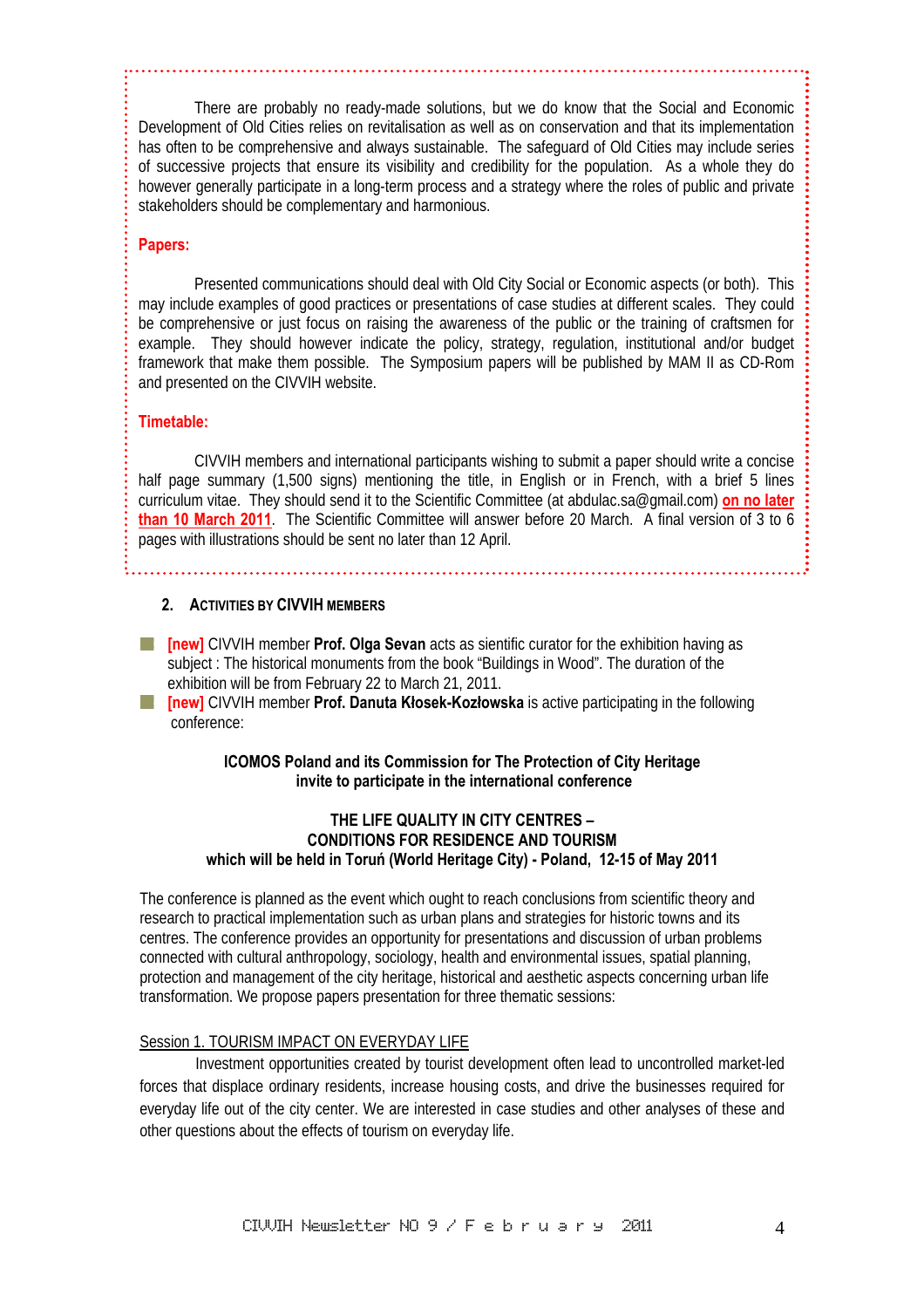# Session 2. CREATING CONDITIONS FOR EFFECTIVE TOURISM IN THE HISTORICAL CITY **CENTERS**

According to the concept "Life Beyond Tourism" by Romualdo Del Bianco Foundation in Florence, the transformation of tourism should emerge from an intercultural and interpersonal communication, cognition, awareness of urban economic problems, issues of environment protection, revitalization of neglected districts.

# Session 3. RELATIONSHIP BETWEEN URBAN, ARCHITECTURAL AND CONSERVATION DETERMINANTS

The examples of historic centres revitalization and architectural and urban renewal should point out to the methods of effective coordination between old cities functions and their contemporary roles, the quality of their residents' lifestyle and tourism pressure. Which solutions already implemented could become a sustainable model for cultural tourism? Is the role of urban historians significant for changing the present day situation, mostly controversial?

All necessary information (Application Form and payment, paper submission, post-conference tour to Bydgoszcz and scientific publication of papers: www.flo-tor.byd.pl

*[Further details of the conference, its programme, paper submission guidelines, publication of papers will be available successively at www.flo-tor.byd.pl and sent to individuals and institutions interested in participating after they have completed the Application Form, at the:* www.flo-tor.byd.pl]

**[new]** CIVVIH V. President **Michel Bonnette** was invited by the Haiti State University to travel to Port-au-Prince from February 15 to 22, to teach *Architectural Heritage and Reconstruction* to students doing Post Graduate Studies in History, Memory and Heritage.

At the same time he will holding a one day workshop in Jacmel in the presence of representatives from the National Institute for the Safeguarding of Haiti's Heritage and from the town of Jacmel which was on the Haitian World Heritage Tentative List before the earthquake. The town's historic center was heavily hit by the quake.

#### **3. GENERAL ANNOUNCEMENTS**

**[new] Call for papers:** The NED Journal of Research in Architecture and Planning is working on a biannual publication. Articles are invited for the two issues 2011, on the following themes: "Towards Sustainable Architecture" (issue 1) and "Vernacular Architecture" (issue 2). Research papers/ articles submitted will go through a peer review process before selection for the publication. Contents of the previous issues can be reviewed at the following weblink: http://www.neduet.edu.pk/arch-journal/index.htm while articles can be send to the following e-mail address: crd@neduet.edu.pk

**[new]** The International Association of World Heritage Professionals e.V. (IAWHP e.V.) is organising a WHS Alumni conference on **"World Heritage and Sustainable Development"** to be held in BTU Cottbus, Germany, from **June 16 to 19, 2011**. This WHS Alumni Conference is the first of a series of events and activities being planned by IAWHP e.V. since its official recognition as a non-profit organisation by German Law in 2010. Moreover, the conference is being organised as part of the celebrations being held at BTU Cottbus on the occasion of its 20th Anniversary and in close co-operation with BTU's WHS Master's Program. Further details about the aims of the conference, scientific sessions and abstract submission requirements is provided in the accompanying **Call for Papers** and the deadline for submitting the abstracts is **28th February 2011**.

More information on the conference programme and other related aspects will soon also be available on our association's website. In the meantime, for queries related to the conference and IAWHP e.V.: whs.conference2011@tu-cottbus.de and info@iawhp.com

- **[new] Change of dates:** World Congress of the OWHC Sintra 2011 The Organization of World a ka Heritage Cities announces that its next World Congress to be held in Sintra, Portugal, has been postponed by two weeks and will now take place from **22** to **25 November 2011** [For more information: secretariat@ovpm.org / OWHC Website: www.ovpm.org]
- **[at linew]** The "First Aid to Cultural Heritage in Times of Conflict" will be held from September 26 to October 28 2011 (5 weeks), in Rome. Organizers are ICCROM in cooperation with UNESCO, Blue